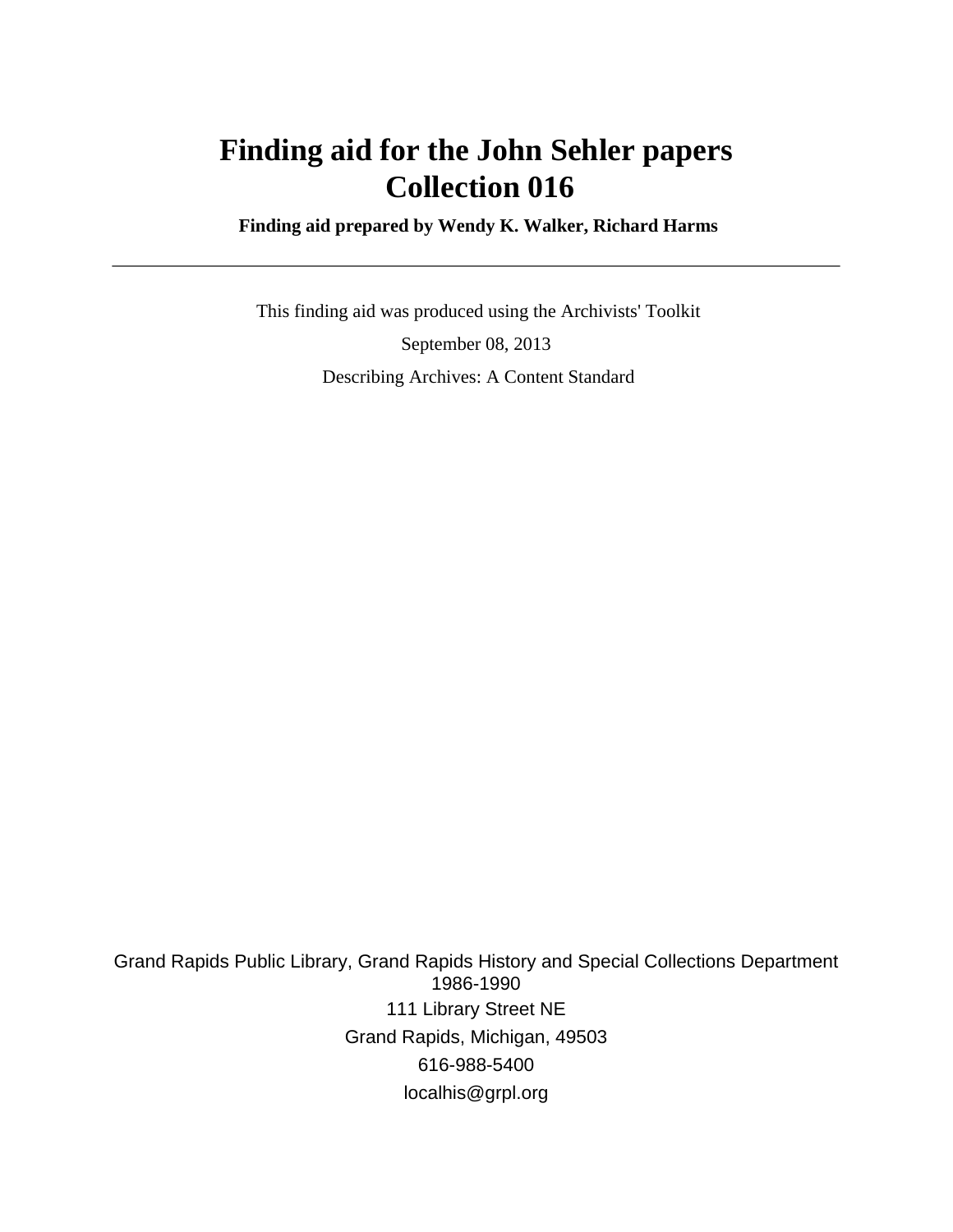## **Table of Contents**

 $\overline{\phantom{a}}$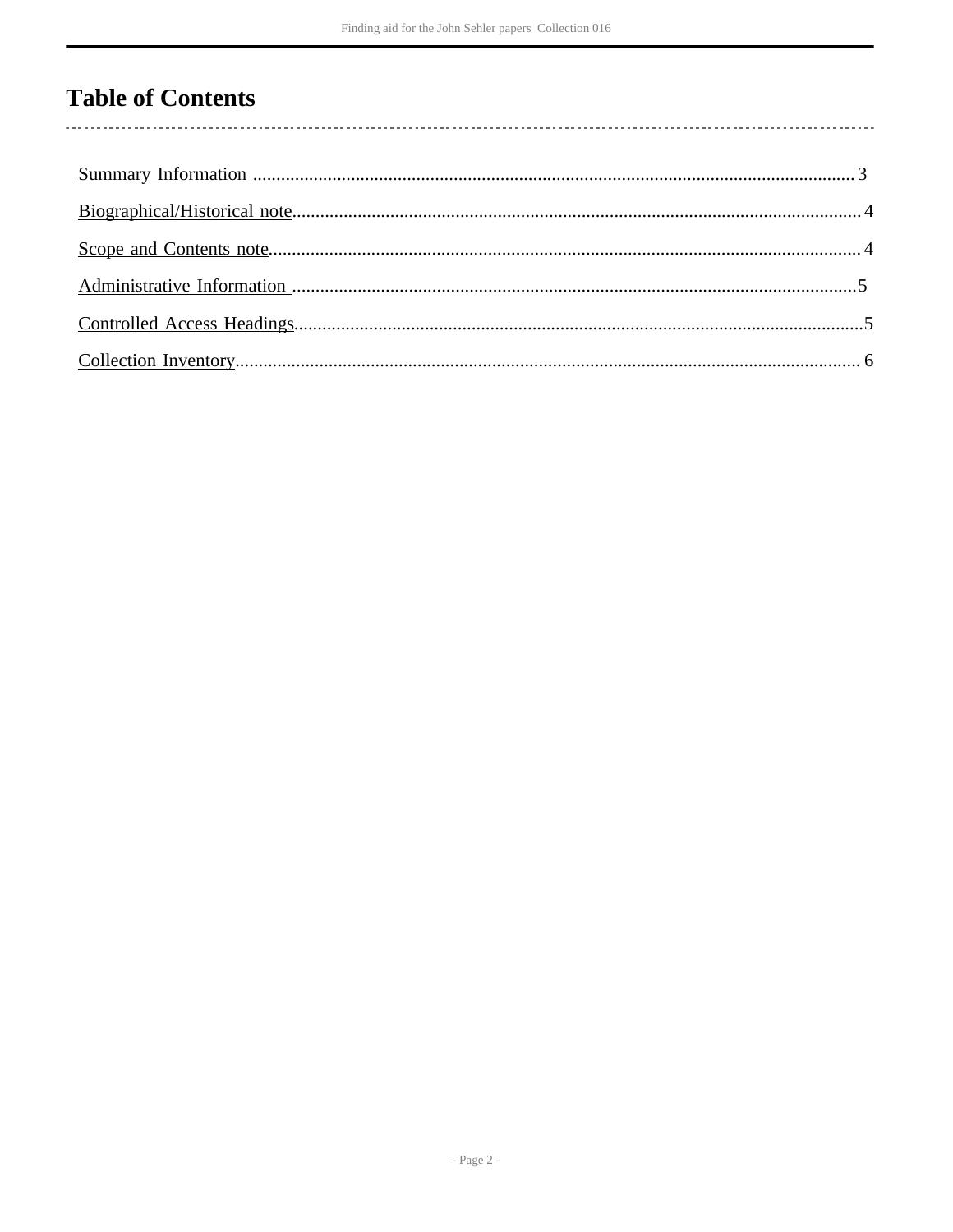## <span id="page-2-0"></span>**Summary Information**

| <b>Repository</b> | Grand Rapids Public Library, Grand Rapids History and Special<br><b>Collections Department</b>                                                                                                                                                                                                                                                                                                                                                                                                                                                                                                                                                  |
|-------------------|-------------------------------------------------------------------------------------------------------------------------------------------------------------------------------------------------------------------------------------------------------------------------------------------------------------------------------------------------------------------------------------------------------------------------------------------------------------------------------------------------------------------------------------------------------------------------------------------------------------------------------------------------|
| <b>Title</b>      | John Sehler papers                                                                                                                                                                                                                                                                                                                                                                                                                                                                                                                                                                                                                              |
| Date [inclusive]  | 1889-1944                                                                                                                                                                                                                                                                                                                                                                                                                                                                                                                                                                                                                                       |
| <b>Extent</b>     | 0.21 Linear feet One box                                                                                                                                                                                                                                                                                                                                                                                                                                                                                                                                                                                                                        |
| Language          | English                                                                                                                                                                                                                                                                                                                                                                                                                                                                                                                                                                                                                                         |
| <b>Abstract</b>   | John Sehler (1847-1918) moved to West Michigan in 1865. He was a co-<br>owner of Brown & Sehler, an implement business. Sehler was an active<br>member in the community and was involved with the Grand Rapids Credit<br>Men's Association, the Board of Trade and Emmanuel Lutheran Church.<br>The John Sehler Papers include the documents of Sehler (1847-1918) and<br>records of Brown & Sehler (1904-1944). Included are receipts (all before<br>1900), bills, minutes of the stockholders' meetings, and other papers from<br>circa 1889-1944. The collection also contains data collected on the Sehler<br>family history and genealogy. |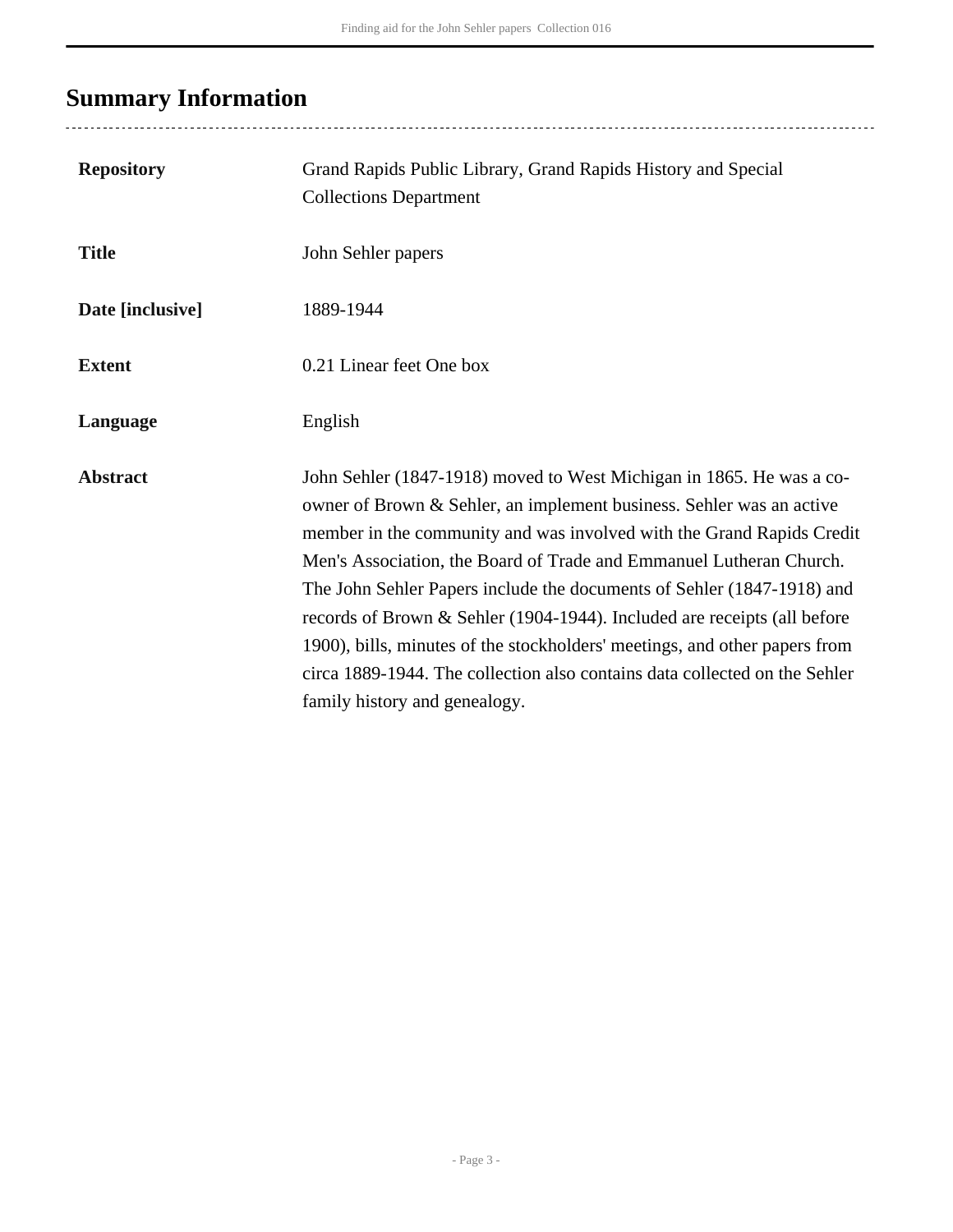### <span id="page-3-0"></span>**Biographical/Historical note**

John Sehler (1847-1918) was born in Niagara County, New York to German immigrant parents. During 1865 the family moved to Ottawa County, Michigan. John Sehler established a sawmill at Big Springs under the name of Greager & Sehler in 1871. That same year the mill burned and was rebuilt as John Sehler & Co. Two years later he operated a flour mill at Lisbon, Michigan, returning to his father's farm in 1878.

Sehler joined into a partnership with E.T. Brown and Frank Brown in 1882 who operated an implement business at 19 W. Bridge Street, Grand Rapids, Michigan under the name of E.T. Brown & Co. After moving to 8-10 N. Front the following year, E.T. Brown sold his share in the operation and the remaining partners under the name of Brown & Sehler organized a stock company. The firm's business expanded to include jobbing activities and eventually built a new plant on the northeast corner of Bridge and Front Streets. In 1900 the operation was changed over entirely to wholesale activity and added horse collars and harnesses to its product line. A fur dressing establishment was built in 1911 at the corner of Turner and Victoria.

Sehler was an active member in the community. He was a highly esteemed member of the Grand Rapids Credit Men's Association, holding numerous offices in the group including its presidency. He further served as a director of the Board of Trade and was a member of numerous other business groups. He was also an active member of the Emmanuel Lutheran Church. He served as its treasurer for 25 years, and later as a trustee and superintendent of its Sunday school.

Sehler married the former Barbara Miller in 1873. They lived at 99 Livingston Street during their entire time in Grand Rapids. The Sehlers had six children, three daughters and three sons.

### <span id="page-3-1"></span>**Scope and Contents note**

The collection contains records of the Brown & Sehler Co. and documents of John Sehler. The company records include minute books, advertisements, a copy of the firm newsletter The Sunbeam and other financial records. These detail the firm's growth to a high point about World War I of gross annual sales over \$300,000. The personal papers include receipts and bills that detail Sehler purchases of groceries, books, furniture etc. The collection also contains data collected on the Sehler family history and genealogy.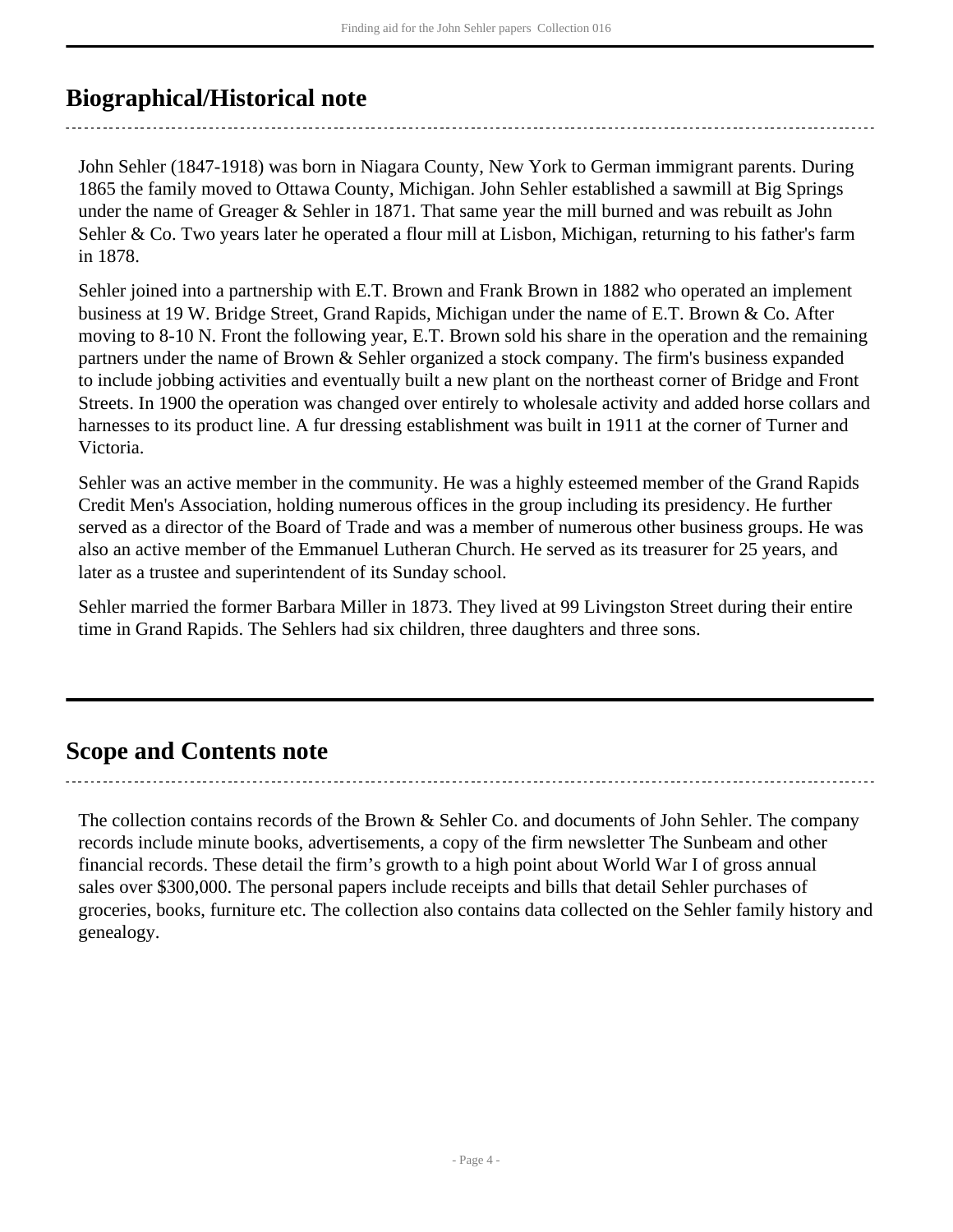### <span id="page-4-0"></span>**Administrative Information**

#### **Publication Information**

Grand Rapids Public Library, Grand Rapids History and Special Collections Department 1986-1990

#### **Immediate Source of Acquisition note**

Accession Number: 1984.005; Donor: Carl Friedrick, 1984

### <span id="page-4-1"></span>**Controlled Access Headings**

#### **Corporate Name(s)**

• Brown and Sehler Co..

#### **Geographic Name(s)**

• Grand Rapids (Mich.) -- History

#### **Personal Name(s)**

• Sehler, John, 1847-1918

#### **Subject(s)**

• Business Enterprises -- Michigan -- Grand Rapids Region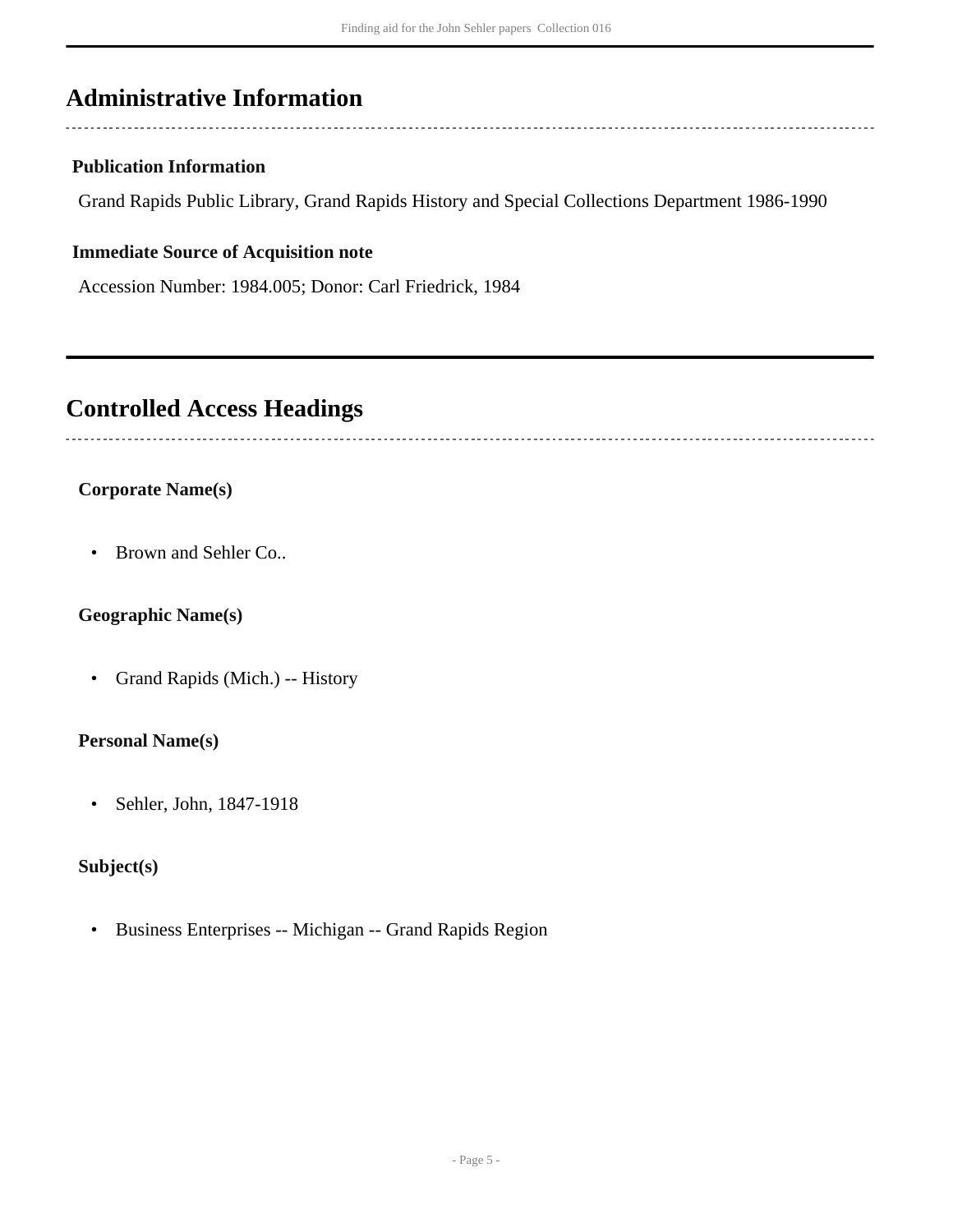# <span id="page-5-0"></span>**Collection Inventory**

| <b>Sehler</b> genealogy                          | <b>Box</b>   | Folder         |  |  |
|--------------------------------------------------|--------------|----------------|--|--|
|                                                  | $\mathbf{1}$ | $\mathbf{1}$   |  |  |
| <b>Brown &amp; Sehler</b>                        |              |                |  |  |
|                                                  | <b>Box</b>   | Folder         |  |  |
| <b>Minutes 1904-35</b>                           | $\mathbf{1}$ | $\overline{2}$ |  |  |
| Daybook 1918-34, 1944                            | $\mathbf{1}$ | $\overline{3}$ |  |  |
| The Sunbeam 1912                                 | $\mathbf{1}$ | $\overline{4}$ |  |  |
| Receipts 1891, 1900                              | $\mathbf{1}$ | 5              |  |  |
| Stock certificates and advertisements 1940, n.d. | $\mathbf{1}$ | 6              |  |  |
| <b>Receipts</b>                                  |              |                |  |  |
|                                                  | <b>Box</b>   | Folder         |  |  |
| General 1889-1900                                | $\mathbf{1}$ | $\overline{7}$ |  |  |
| H.E. Barkley 1891, 1900                          | $\mathbf{1}$ | 8              |  |  |
| Grocers 1891-2, 1900, n.d.                       | $\mathbf{1}$ | 9              |  |  |